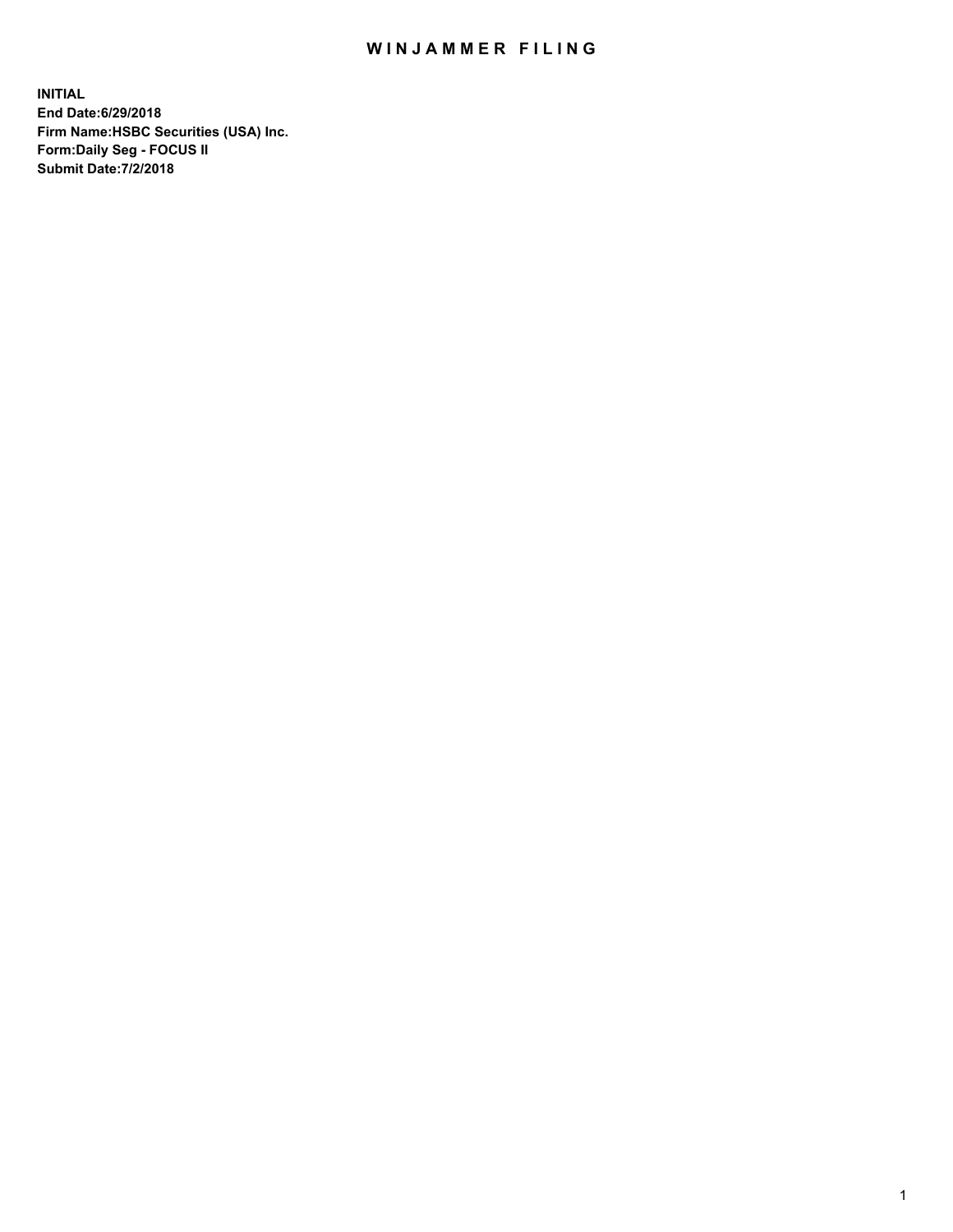**INITIAL End Date:6/29/2018 Firm Name:HSBC Securities (USA) Inc. Form:Daily Seg - FOCUS II Submit Date:7/2/2018 Daily Segregation - Cover Page**

| Name of Company                                                                                                                                                                                                                                                                                                                | <b>HSBC Securities (USA) Inc.</b>                     |
|--------------------------------------------------------------------------------------------------------------------------------------------------------------------------------------------------------------------------------------------------------------------------------------------------------------------------------|-------------------------------------------------------|
| <b>Contact Name</b>                                                                                                                                                                                                                                                                                                            | <b>Michael Vacca</b>                                  |
| <b>Contact Phone Number</b>                                                                                                                                                                                                                                                                                                    | 212-525-7951                                          |
| <b>Contact Email Address</b>                                                                                                                                                                                                                                                                                                   | michael.vacca@us.hsbc.com                             |
| FCM's Customer Segregated Funds Residual Interest Target (choose one):<br>a. Minimum dollar amount: ; or<br>b. Minimum percentage of customer segregated funds required:% ; or<br>c. Dollar amount range between: and; or<br>d. Percentage range of customer segregated funds required between:% and%.                         | 147,000,000<br><u>0</u><br>00<br>0 <sub>0</sub>       |
| FCM's Customer Secured Amount Funds Residual Interest Target (choose one):<br>a. Minimum dollar amount: ; or<br>b. Minimum percentage of customer secured funds required:% ; or<br>c. Dollar amount range between: and; or<br>d. Percentage range of customer secured funds required between:% and%.                           | 25,000,000<br><u>0</u><br><u>00</u><br>0 <sub>0</sub> |
| FCM's Cleared Swaps Customer Collateral Residual Interest Target (choose one):<br>a. Minimum dollar amount: ; or<br>b. Minimum percentage of cleared swaps customer collateral required:% ; or<br>c. Dollar amount range between: and; or<br>d. Percentage range of cleared swaps customer collateral required between:% and%. | 95,000,000<br><u>0</u><br>0 <sub>0</sub><br>00        |

Attach supporting documents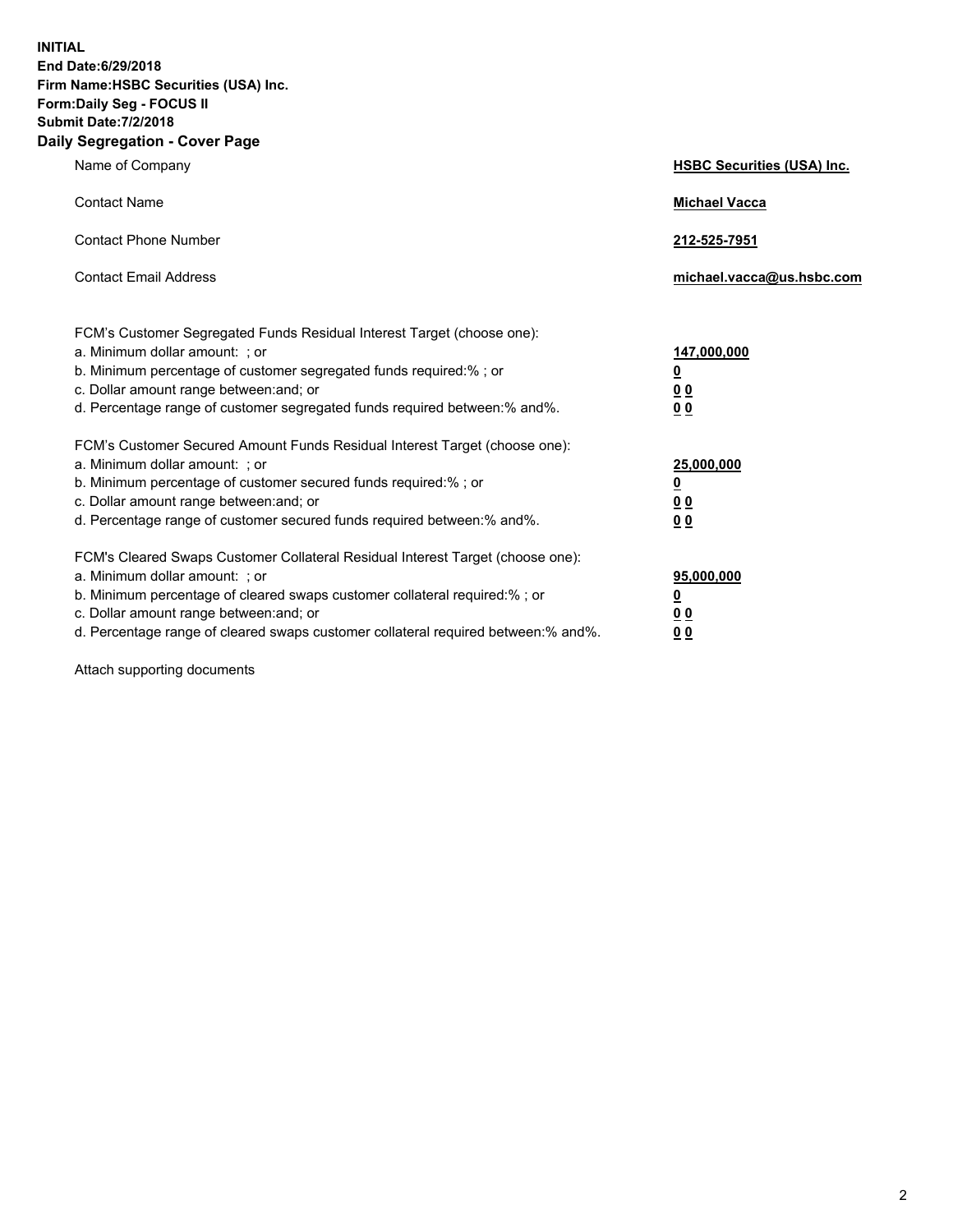**INITIAL End Date:6/29/2018 Firm Name:HSBC Securities (USA) Inc. Form:Daily Seg - FOCUS II Submit Date:7/2/2018 Daily Segregation - Secured Amounts** Foreign Futures and Foreign Options Secured Amounts Amount required to be set aside pursuant to law, rule or regulation of a foreign government or a rule of a self-regulatory organization authorized thereunder **0** [7305] 1. Net ledger balance - Foreign Futures and Foreign Option Trading - All Customers A. Cash **100,639,760** [7315] B. Securities (at market) **81,696,697** [7317] 2. Net unrealized profit (loss) in open futures contracts traded on a foreign board of trade **-3,269,834** [7325] 3. Exchange traded options a. Market value of open option contracts purchased on a foreign board of trade **0** [7335] b. Market value of open contracts granted (sold) on a foreign board of trade **0** [7337] 4. Net equity (deficit) (add lines 1. 2. and 3.) **179,066,623** [7345] 5. Account liquidating to a deficit and account with a debit balances - gross amount **3,616,493** [7351] Less: amount offset by customer owned securities **-3,601,343** [7352] **15,150** [7354] 6. Amount required to be set aside as the secured amount - Net Liquidating Equity Method (add lines 4 and 5) **179,081,773** [7355] 7. Greater of amount required to be set aside pursuant to foreign jurisdiction (above) or line 6. **179,081,773** [7360] FUNDS DEPOSITED IN SEPARATE REGULATION 30.7 ACCOUNTS 1. Cash in banks A. Banks located in the United States **111,670,854** [7500] B. Other banks qualified under Regulation 30.7 **0** [7520] **111,670,854** [7530] 2. Securities A. In safekeeping with banks located in the United States **29,092,670** [7540] B. In safekeeping with other banks qualified under Regulation 30.7 **0** [7560] **29,092,670** [7570] 3. Equities with registered futures commission merchants A. Cash **0** [7580] B. Securities **0** [7590] C. Unrealized gain (loss) on open futures contracts **0** [7600] D. Value of long option contracts **0** [7610] E. Value of short option contracts **0** [7615] **0** [7620] 4. Amounts held by clearing organizations of foreign boards of trade A. Cash **0** [7640] B. Securities **0** [7650] C. Amount due to (from) clearing organization - daily variation **0** [7660] D. Value of long option contracts **0** [7670] E. Value of short option contracts **0** [7675] **0** [7680] 5. Amounts held by members of foreign boards of trade A. Cash **25,050,113** [7700] B. Securities **52,604,027** [7710] C. Unrealized gain (loss) on open futures contracts **-3,269,834** [7720] D. Value of long option contracts **0** [7730] E. Value of short option contracts **0** [7735] **74,384,306** [7740] 6. Amounts with other depositories designated by a foreign board of trade **0** [7760] 7. Segregated funds on hand **0** [7765] 8. Total funds in separate section 30.7 accounts **215,147,830** [7770] 9. Excess (deficiency) Set Aside for Secured Amount (subtract line 7 Secured Statement Page 1 from Line 8) **36,066,057** [7380] 10. Management Target Amount for Excess funds in separate section 30.7 accounts **25,000,000** [7780] 11. Excess (deficiency) funds in separate 30.7 accounts over (under) Management Target **11,066,057** [7785]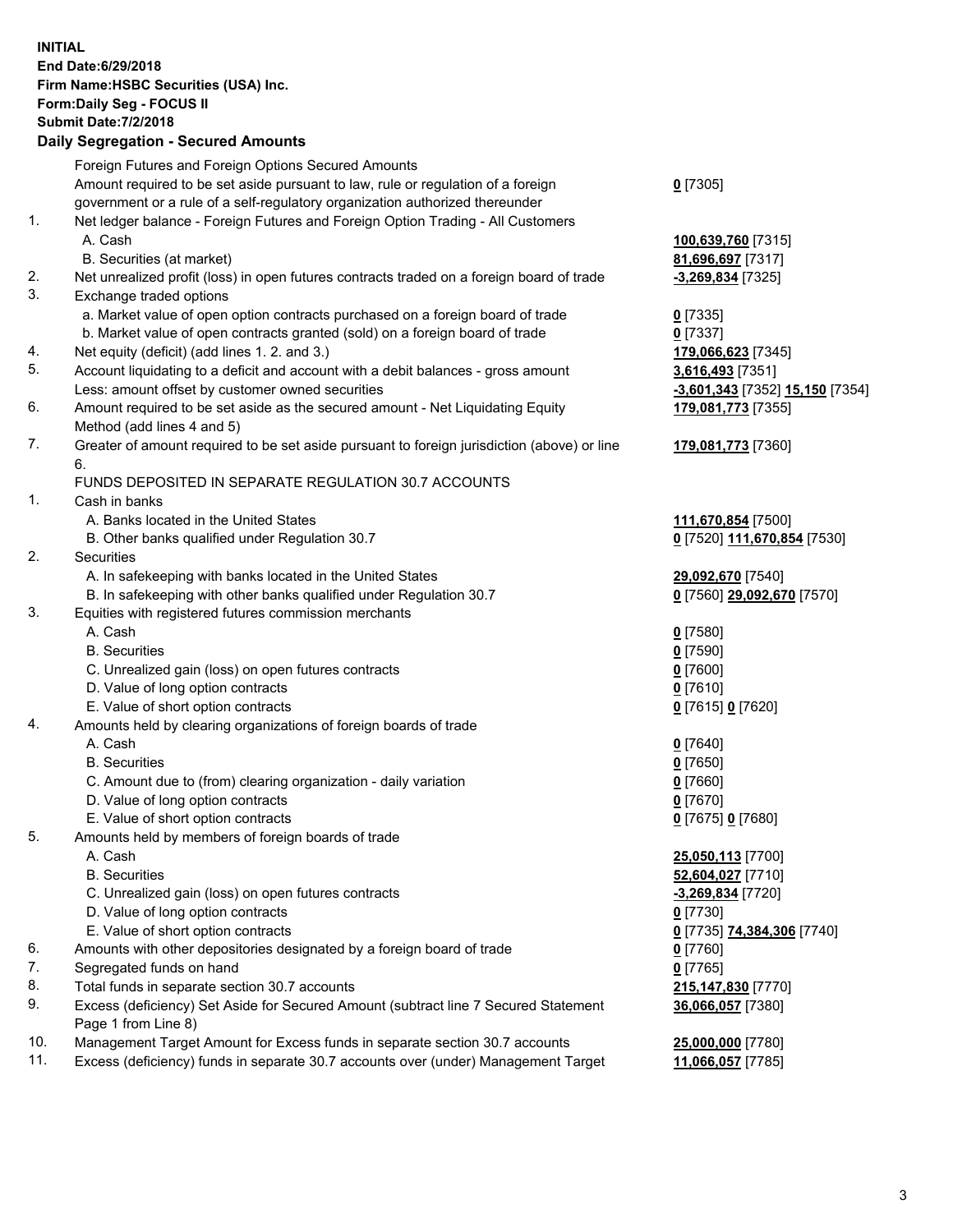|                | <b>INITIAL</b><br>End Date: 6/29/2018                                                          |                                |
|----------------|------------------------------------------------------------------------------------------------|--------------------------------|
|                | Firm Name: HSBC Securities (USA) Inc.                                                          |                                |
|                | Form: Daily Seg - FOCUS II                                                                     |                                |
|                | <b>Submit Date: 7/2/2018</b>                                                                   |                                |
|                | Daily Segregation - Segregation Statement                                                      |                                |
|                | SEGREGATION REQUIREMENTS(Section 4d(2) of the CEAct)                                           |                                |
| 1 <sub>1</sub> | Net ledger balance                                                                             |                                |
|                | A. Cash                                                                                        | 483,049,811 [7010]             |
|                | B. Securities (at market)                                                                      | 1,813,149,752 [7020]           |
| 2.             | Net unrealized profit (loss) in open futures contracts traded on a contract market             | -10,247,448 [7030]             |
| 3.             | Exchange traded options                                                                        |                                |
|                | A. Add market value of open option contracts purchased on a contract market                    | 265,961,156 [7032]             |
|                | B. Deduct market value of open option contracts granted (sold) on a contract market            | -95,789,155 [7033]             |
| 4.             | Net equity (deficit) (add lines 1, 2 and 3)                                                    | 2,456,124,116 [7040]           |
| 5.             | Accounts liquidating to a deficit and accounts with                                            |                                |
|                | debit balances - gross amount                                                                  | 5,670,390 [7045]               |
|                | Less: amount offset by customer securities                                                     | -5,669,176 [7047] 1,214 [7050] |
| 6.             | Amount required to be segregated (add lines 4 and 5)                                           | 2,456,125,330 [7060]           |
|                | FUNDS IN SEGREGATED ACCOUNTS                                                                   |                                |
| 7.             | Deposited in segregated funds bank accounts                                                    |                                |
|                | A. Cash                                                                                        | 26,635,214 [7070]              |
|                | B. Securities representing investments of customers' funds (at market)                         | $0$ [7080]                     |
|                | C. Securities held for particular customers or option customers in lieu of cash (at            | 539,287,439 [7090]             |
|                | market)                                                                                        |                                |
| 8.             | Margins on deposit with derivatives clearing organizations of contract markets                 |                                |
|                | A. Cash                                                                                        | 653,695,179 [7100]             |
|                | B. Securities representing investments of customers' funds (at market)                         | $0$ [7110]                     |
|                | C. Securities held for particular customers or option customers in lieu of cash (at<br>market) | 1,167,092,793 [7120]           |
| 9.             | Net settlement from (to) derivatives clearing organizations of contract markets                | <u>-52,303,464</u> [7130]      |
| 10.            | Exchange traded options                                                                        |                                |
|                | A. Value of open long option contracts                                                         | 265,961,156 [7132]             |
|                | B. Value of open short option contracts                                                        | -95,789,155 [7133]             |
| 11.            | Net equities with other FCMs                                                                   |                                |
|                | A. Net liquidating equity                                                                      | 7,008,735 [7140]               |
|                | B. Securities representing investments of customers' funds (at market)                         | $0$ [7160]                     |
|                | C. Securities held for particular customers or option customers in lieu of cash (at            | $0$ [7170]                     |
|                | market)                                                                                        |                                |
| 12.            | Segregated funds on hand                                                                       | 106,769,520 [7150]             |
| 13.            | Total amount in segregation (add lines 7 through 12)                                           | 2,618,357,417 [7180]           |
| 14.            | Excess (deficiency) funds in segregation (subtract line 6 from line 13)                        | 162,232,087 [7190]             |
| 15.            | Management Target Amount for Excess funds in segregation                                       | 147,000,000 [7194]             |
| 16.            | Excess (deficiency) funds in segregation over (under) Management Target Amount                 | 15,232,087 [7198]              |

16. Excess (deficiency) funds in segregation over (under) Management Target Amount Excess